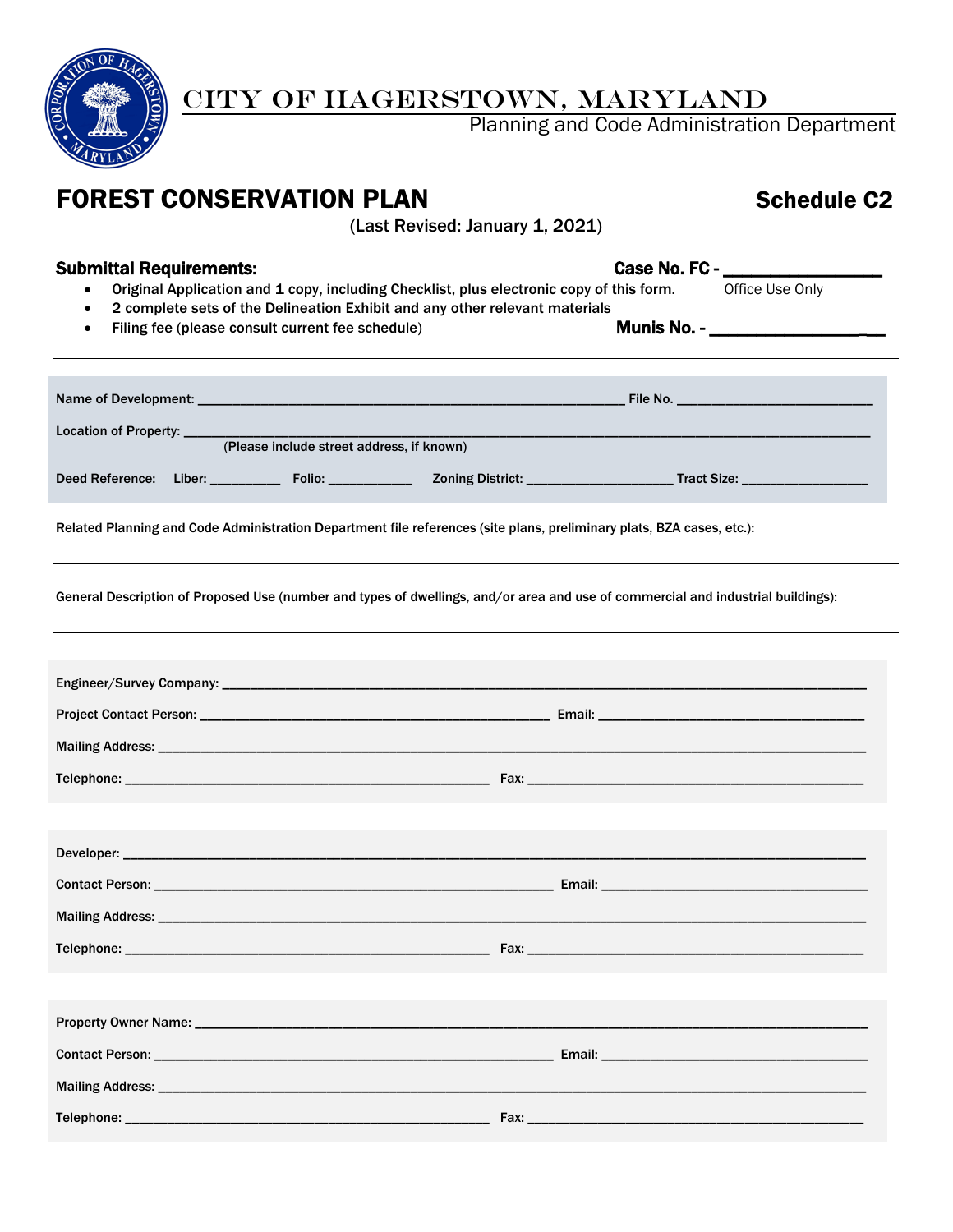| This Chart for Staff Use Only  | 1 <sup>st</sup> Review | 2 <sup>nd</sup> Review | 3rd Review |
|--------------------------------|------------------------|------------------------|------------|
| Date Accepted for Processing   |                        |                        |            |
| <b>Review Date</b>             |                        |                        |            |
| <b>Returned to Design Firm</b> |                        |                        |            |

Instructions to Engineer/Surveyor: In the column marked "Engineer/Surveyor," identify each page which the required item appears on the plan. For items that appear on each page of the plan, use "All." If the item is not applicable, address as not applicable in a note on the plan and reference the page of the plan on which the note appears in the column below. PCAD = Planning and Code Administration Department.

| <b>LMC</b><br><b>Section</b> | <b>Ordinance Requirements</b>                                            | Engineer/<br><b>Surveyor</b> | 1st Review | Review<br>2 <sup>nd</sup> | Review<br>შrd | <b>Review Key</b><br>$\checkmark$ = 0K<br>$0 = Incomplete$<br>$N/A$ = Not Applicable |
|------------------------------|--------------------------------------------------------------------------|------------------------------|------------|---------------------------|---------------|--------------------------------------------------------------------------------------|
|                              | PLAN DATA REQUIREMENTS                                                   |                              |            |                           |               |                                                                                      |
|                              | <b>Vicinity Map Showing:</b>                                             |                              |            |                           |               |                                                                                      |
| D.2.b.(11)                   | Subject property and surrounding area for one square mile                |                              |            |                           |               |                                                                                      |
| D.2.b.(11)                   | Major roads                                                              |                              |            |                           |               |                                                                                      |
| D.2.b.(11)                   | Municipal boundaries                                                     |                              |            |                           |               |                                                                                      |
| D.2.b.(11)                   | North Arrow                                                              |                              |            |                           |               |                                                                                      |
| D.2.b.(11)                   | Adjacent land uses                                                       |                              |            |                           |               |                                                                                      |
| D.2.b.(11)                   | Scale $1" = 2,000'$ (minimum)                                            |                              |            |                           |               |                                                                                      |
|                              | <b>Title Block Containing:</b>                                           |                              |            |                           |               |                                                                                      |
| D.2.b.(11)                   | Project title                                                            |                              |            |                           |               |                                                                                      |
| D.2.b.(11)                   | Date                                                                     |                              |            |                           |               |                                                                                      |
| D.2.b.(11)                   | Scale                                                                    |                              |            |                           |               |                                                                                      |
| D.2.b.(11)                   | Legend                                                                   |                              |            |                           |               |                                                                                      |
| D.2.b.(11)                   | <b>Schedule of Revisions</b>                                             |                              |            |                           |               |                                                                                      |
|                              | Table including:                                                         |                              |            |                           |               |                                                                                      |
| D.2.b.(2)                    | Parcel size                                                              |                              |            |                           |               |                                                                                      |
| D.2.b.(2)                    | Identification number                                                    |                              |            |                           |               |                                                                                      |
| D.2.b.(2)                    | Total tract area                                                         |                              |            |                           |               |                                                                                      |
| D.2.b.(2)                    | Net tract area                                                           |                              |            |                           |               |                                                                                      |
| D.2.b.(2)                    | Total existing forest area                                               |                              |            |                           |               |                                                                                      |
| D.2.b.(2)                    | Land use category                                                        |                              |            |                           |               |                                                                                      |
| D.2.b.(2)                    | Threshold percent                                                        |                              |            |                           |               |                                                                                      |
| D.2.b.(2)                    | Land use area                                                            |                              |            |                           |               |                                                                                      |
| D.2.b.(2)                    | Area proposed for clearing                                               |                              |            |                           |               |                                                                                      |
| D.2.b.(2)                    | Area of forest conservation required                                     |                              |            |                           |               |                                                                                      |
| D.2.b.(2)                    | Area of retention on site                                                |                              |            |                           |               |                                                                                      |
| D.2.b.(2)                    | Area of retention off site                                               |                              |            |                           |               |                                                                                      |
| D.2.b.(2)                    | Area for planting on site                                                |                              |            |                           |               |                                                                                      |
| D.2.b.(2)                    | Area for planting off site                                               |                              |            |                           |               |                                                                                      |
| D.2.b.(2)                    | Amount of "fee-in-lieu" if applicable                                    |                              |            |                           |               |                                                                                      |
|                              | <b>Delineation Exhibit:</b>                                              |                              |            |                           |               |                                                                                      |
| $D.2.b.(1)$ &<br>D.2.b.(11)  | Boundaries of property and source of information (plat,<br>survey, etc.) |                              |            |                           |               |                                                                                      |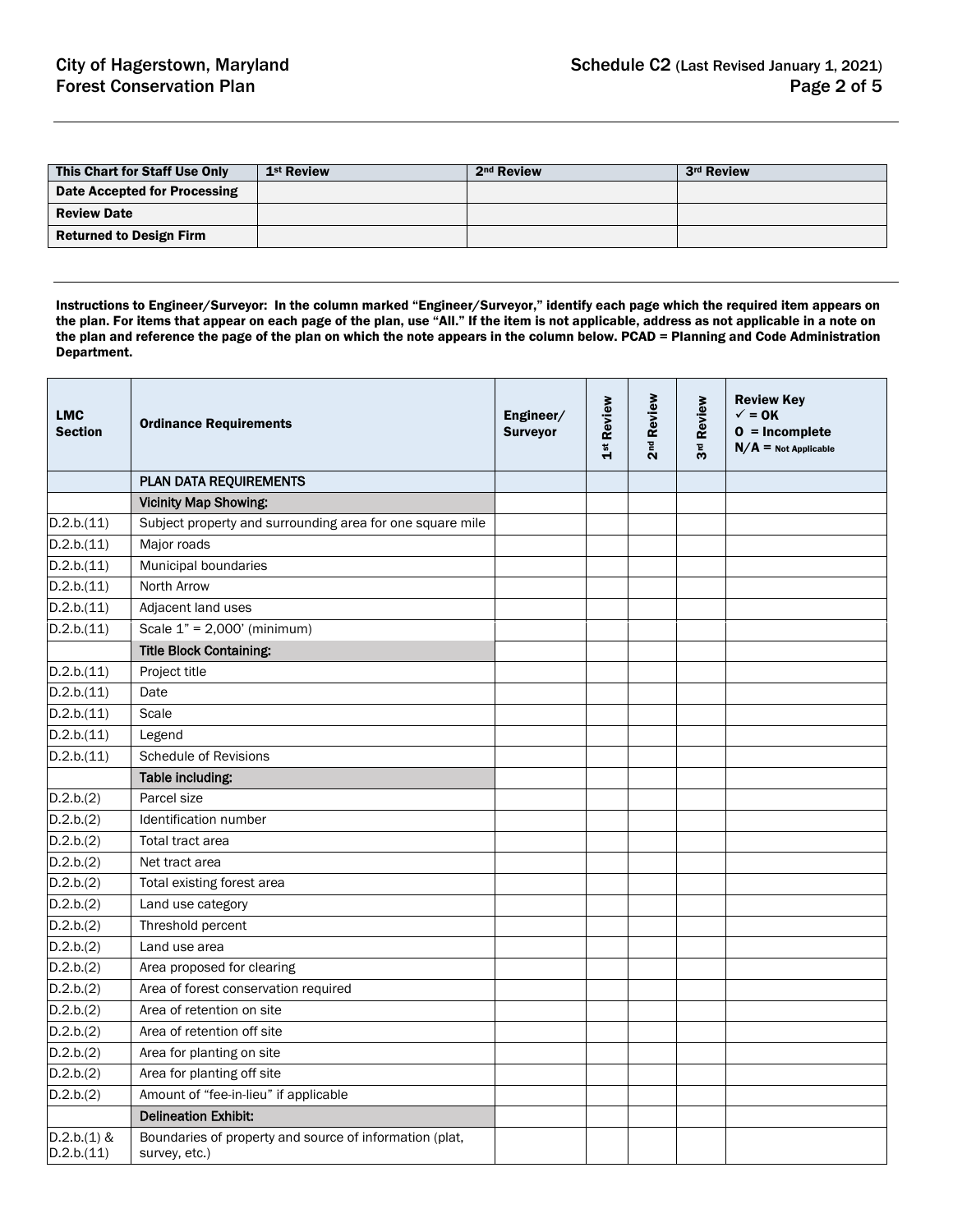# **City of Hagerstown, Maryland Forest Conservation Plan**

| <b>LMC</b><br><b>Section</b> | <b>Ordinance Requirements</b>                                                                                                                        | Engineer/<br><b>Surveyor</b> | 1 <sup>st</sup> Review | 2 <sup>nd</sup> Review | Review<br>$\frac{1}{3}$ | <b>Review Key</b><br>$\checkmark$ = 0K<br>$0 = Incomplete$<br>$N/A$ = Not Applicable |
|------------------------------|------------------------------------------------------------------------------------------------------------------------------------------------------|------------------------------|------------------------|------------------------|-------------------------|--------------------------------------------------------------------------------------|
| D.2.b.(3)                    | Graphic indicating forest conservation provided, to scale,<br>including reforestation, afforestation, credited street trees,<br>and retained forest. |                              |                        |                        |                         |                                                                                      |
| 7.C.1.b.                     | Certification by Qualified Professional                                                                                                              |                              |                        |                        |                         |                                                                                      |
| 7.C.1.c(6)                   | Signature block for Planning Commission                                                                                                              |                              |                        |                        |                         |                                                                                      |
| 7.C.1.c(1)                   | Topographic contours and interval                                                                                                                    |                              |                        |                        |                         |                                                                                      |
| 7.C.1.c(1)                   | Steep slopes greater than 25%                                                                                                                        |                              |                        |                        |                         |                                                                                      |
| 7.C.1.c. (4)                 | 100-year non-tidal floodplain                                                                                                                        |                              |                        |                        |                         |                                                                                      |
| 7.C.1.c(1)                   | Intermittent and perennial streams                                                                                                                   |                              |                        |                        |                         |                                                                                      |
| 7.H.1.c(1)                   | Stream buffers (50-foot width)                                                                                                                       |                              |                        |                        |                         |                                                                                      |
| 7.C.1.c(2)                   | Soil classifications with map, including soils with:<br><b>Structural limitation</b><br>Hydric properties<br>K value > 0.35 on slopes of 15% or more |                              |                        |                        |                         |                                                                                      |
| 7.D.1.e.                     | Nontidal or tidal wetlands and buffers (see deduction &<br>priority areas)                                                                           |                              |                        |                        |                         |                                                                                      |
| 7.H.1.c. (4)                 | <b>Critical Habitat Areas</b>                                                                                                                        |                              |                        |                        |                         |                                                                                      |
| 7.C.1.c(3)                   | Forested areas and un-forested areas, including tree lines<br>extending offsite                                                                      |                              |                        |                        |                         |                                                                                      |
| 7.H.1.c.                     | Priority afforestation areas                                                                                                                         |                              |                        |                        |                         |                                                                                      |
| 7.F.2 &<br>7.H.1.c.          | Priority retention areas                                                                                                                             |                              |                        |                        |                         |                                                                                      |
| 7.F.3.                       | If need to remove priority retention items - file variance<br>application                                                                            |                              |                        |                        |                         |                                                                                      |
| 7.C.1.c(6)                   | Field sampling locations                                                                                                                             |                              |                        |                        |                         |                                                                                      |
| 7.0.1.c(3)                   | Forest stand information, including (for each): Location,<br>Description and Size                                                                    |                              |                        |                        |                         |                                                                                      |
| 7.C.1.c(3)                   | Existing forest area (location and description)                                                                                                      |                              |                        |                        |                         |                                                                                      |
| 7.D.2.b (7)                  | Limits of disturbance                                                                                                                                |                              |                        |                        |                         |                                                                                      |
| 7.D.2.b(11)                  | <b>Building restriction lines</b>                                                                                                                    |                              |                        |                        |                         |                                                                                      |
| 7.D.2.b(11)                  | <b>SRA</b>                                                                                                                                           |                              |                        |                        |                         |                                                                                      |
| 7.D.2.b(11)                  | Utility easements                                                                                                                                    |                              |                        |                        |                         |                                                                                      |
| 7.D.2.b (8)                  | Stormwater management                                                                                                                                |                              |                        |                        |                         |                                                                                      |
| 7.D.2.b (8)                  | Stockpile areas                                                                                                                                      |                              |                        |                        |                         |                                                                                      |
| 7.D.3.b(1)                   | Description and location of Forest Protection Devices                                                                                                |                              |                        |                        |                         |                                                                                      |
| 7.D.2.b<br>(2)(c)            | Location of retained forest (survey description metes and<br>bounds)                                                                                 |                              |                        |                        |                         |                                                                                      |
| 7.D.2.b(11)                  | Specification/Details                                                                                                                                |                              |                        |                        |                         |                                                                                      |
| 7.D.2.b(11)                  | If 0-30% of the Critical Root Zone is disturbed, show forest<br>and tree protection measures/practices                                               |                              |                        |                        |                         |                                                                                      |
| 7.D.2.b(6)                   | Construction sequence                                                                                                                                |                              |                        |                        |                         |                                                                                      |
| 7.B.2.                       | Does project involve state funds? (DNR review necessary)                                                                                             |                              |                        |                        |                         |                                                                                      |
| 5.K                          | Illustration location of any known or believed human burial<br>sites (carried forward from forest stand delineation)                                 |                              |                        |                        |                         |                                                                                      |
|                              | ID Retention Priorities on Dedication Exhibit:                                                                                                       |                              |                        |                        |                         |                                                                                      |
| 7.F.3.a(1)                   | Rare, threatened and endangered trees, shrubs, or plants                                                                                             |                              |                        |                        |                         |                                                                                      |
| 7.F.3.a(2)                   | Rare, threatened and endangered animal habitats                                                                                                      |                              |                        |                        |                         |                                                                                      |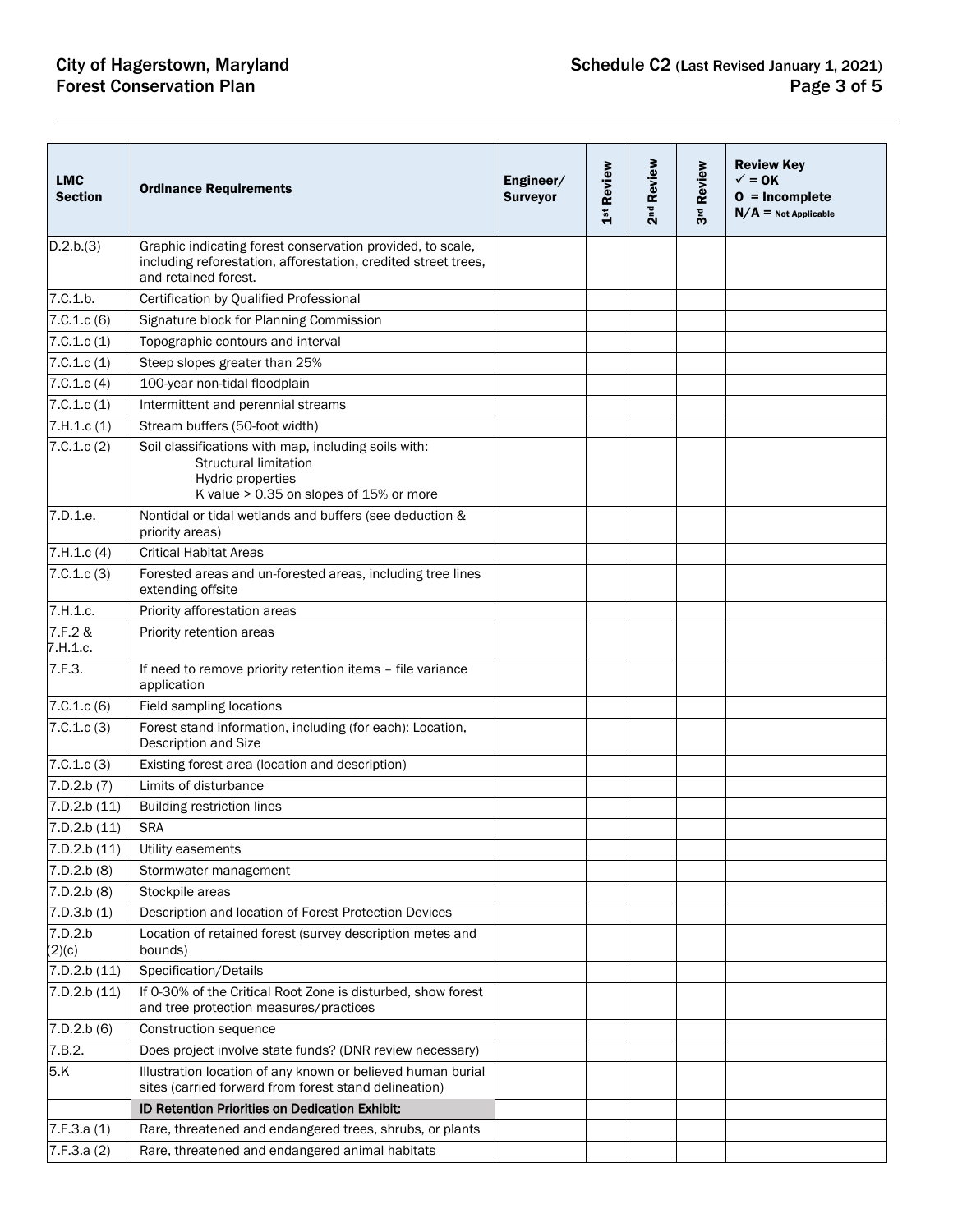# **City of Hagerstown, Maryland Forest Conservation Plan**

| <b>LMC</b><br><b>Section</b> | <b>Ordinance Requirements</b>                                                                                                                                                  | Engineer/<br><b>Surveyor</b> | 1 <sup>st</sup> Review | 2 <sup>nd</sup> Review | 3rd Review | <b>Review Key</b><br>$\checkmark$ = 0K<br>$0 = Incomplete$<br>$N/A$ = Not Applicable |
|------------------------------|--------------------------------------------------------------------------------------------------------------------------------------------------------------------------------|------------------------------|------------------------|------------------------|------------|--------------------------------------------------------------------------------------|
| 7.F.3.b(1)                   | Trees part of an historic site                                                                                                                                                 |                              |                        |                        |            |                                                                                      |
| 7.F.3.b(2)                   | Trees associated with an historic structure                                                                                                                                    |                              |                        |                        |            |                                                                                      |
| 7.F.3.b(3)                   | Trees associated with national, state, county or city<br>champion tree                                                                                                         |                              |                        |                        |            |                                                                                      |
| 7.F.3.c.                     | Tree 30 inches or more in diameter 4.5 feet above ground<br>or 75% of current state champion tree of that species as<br>designated by Maryland Department of Natural Resources |                              |                        |                        |            |                                                                                      |
|                              | For Off-Site Planting and/or Retention                                                                                                                                         |                              |                        |                        |            |                                                                                      |
| 7.D.2.b(11)                  | Vicinity map                                                                                                                                                                   |                              |                        |                        |            |                                                                                      |
| 7.D.2.b(11)                  | Documentation of legal right to plant and maintain tree<br>stands                                                                                                              |                              |                        |                        |            |                                                                                      |
| 7.D.2.b. (3)                 | Location of planting area - survey description<br>metes/bounds                                                                                                                 |                              |                        |                        |            |                                                                                      |
| 7.H.1.a.                     | Planting Plan:<br>Specification<br>Soil preparation<br>Site preparation                                                                                                        |                              |                        |                        |            |                                                                                      |
| 7.H.1.a.                     | Planting Schedule:<br><b>Species</b><br>Stocking (number, spacing and/or distribution)<br><b>Size</b><br>Condition<br><b>Plant source</b>                                      |                              |                        |                        |            |                                                                                      |
| 7.D.2.b (2)                  | Planting sequence                                                                                                                                                              |                              |                        |                        |            |                                                                                      |
| 7.D.2.b(11)                  | Location of protection devices                                                                                                                                                 |                              |                        |                        |            |                                                                                      |
| 7.D.3.b(1)                   | Specifications/details of signs                                                                                                                                                |                              |                        |                        |            |                                                                                      |
| 7.D.3.b(6)                   | Areas not subject to Forest Conservation Plan must<br>contain restrictive note for later applications                                                                          |                              |                        |                        |            |                                                                                      |
|                              |                                                                                                                                                                                |                              |                        |                        |            |                                                                                      |
| 7.D.2.b(4)                   | Narrative explaining how requirements of Section 7.D.1.(b)<br>are met                                                                                                          |                              |                        |                        |            |                                                                                      |
| 7.D.1.c.                     | Narrative explaining justification for use of fee-in-lieu (if<br>applicable)                                                                                                   |                              |                        |                        |            |                                                                                      |
| 7.D.1.f.                     | Narrow easements across multiple residential lots is<br>discouraged                                                                                                            |                              |                        |                        |            |                                                                                      |
| 7. J. 1.                     | Native species preferred                                                                                                                                                       |                              |                        |                        |            |                                                                                      |
|                              | Long-Term Protection:                                                                                                                                                          |                              |                        |                        |            |                                                                                      |
| 7.D.3.b. (4)                 | Long-term Binding Protective Agreement (easement)                                                                                                                              |                              |                        |                        |            |                                                                                      |
| 7.D.3.b. (4)                 | Protects afforested, reforested and retained areas                                                                                                                             |                              |                        |                        |            |                                                                                      |
| 7.D.3.b. (4)                 | Describes allowed activities                                                                                                                                                   |                              |                        |                        |            |                                                                                      |
| 7.D.3.b. (3)                 | Two-year binding maintenance agreement which includes<br>watering and reinforcement planting provision                                                                         |                              |                        |                        |            |                                                                                      |
| 7.K.                         | Financial security (bond)                                                                                                                                                      |                              |                        |                        |            |                                                                                      |
|                              | <b>Revisions Checklist</b>                                                                                                                                                     |                              |                        |                        |            |                                                                                      |
| N/A                          | Are revised copies labeled in bottom right-hand corner<br>with destination agency?                                                                                             |                              | N/A                    |                        |            |                                                                                      |
| N/A                          | Are all revisions highlighted (do not use yellow)?                                                                                                                             |                              | N/A                    |                        |            |                                                                                      |
| N/A                          | Are multiple-page plans stapled along left edge?                                                                                                                               |                              |                        |                        |            |                                                                                      |
| <b>PCAD</b>                  | Is this form being returned to the Planning and Code                                                                                                                           |                              |                        |                        |            |                                                                                      |